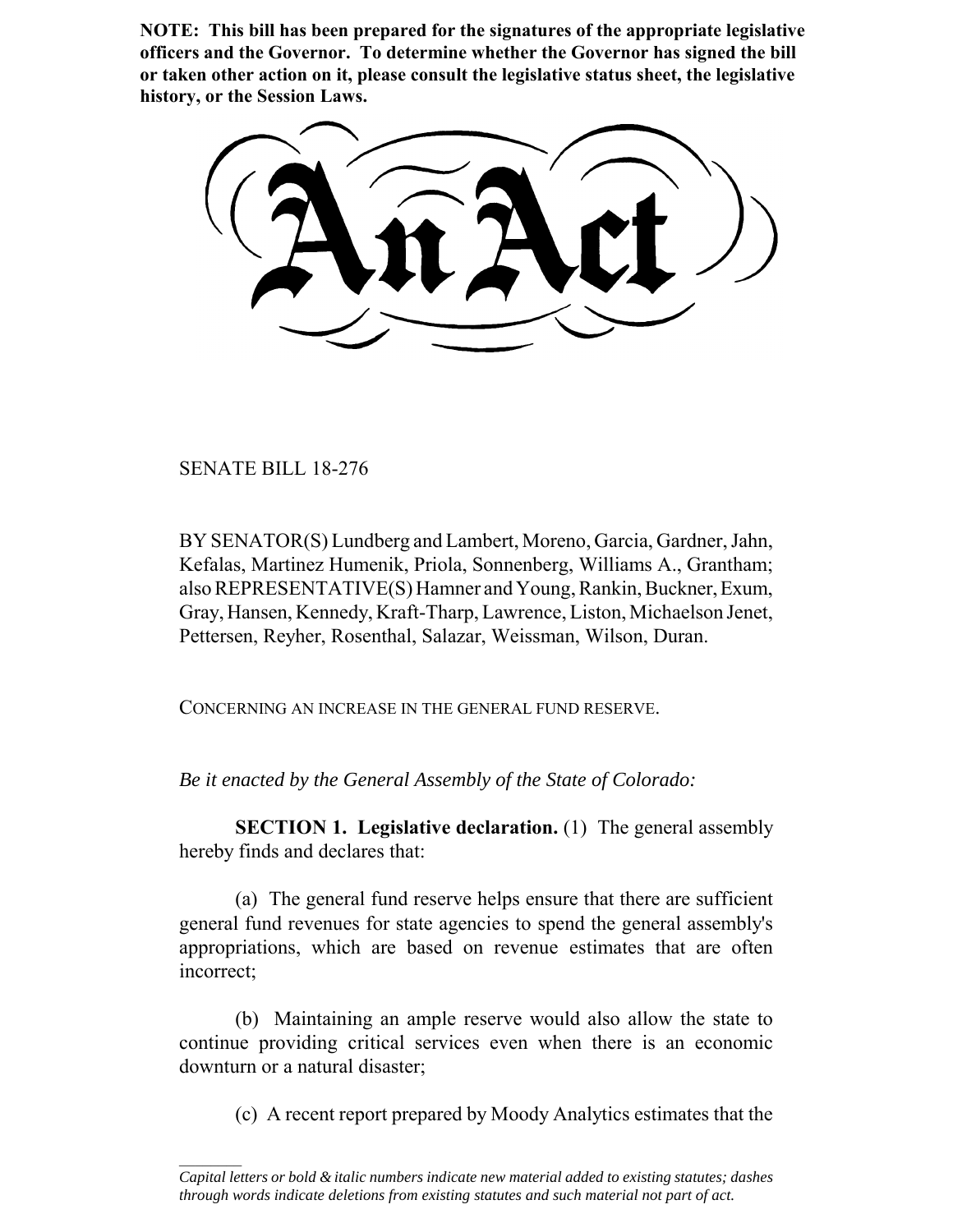state would need a reserve of approximately fifteen percent to endure even a moderate recession;

(d) In his budget request for the fiscal year 2018-19, Governor John Hickenlooper requested that the general assembly increase the reserve to ten percent of general fund expenditures; and

(e) The state's current general fund reserve, which is only six and one-half percent of general fund expenditures, is simply inadequate.

(2) Now, therefore, it is the intent of the general assembly to increase the general fund reserve three-quarters of a percent as an incremental improvement towards a truly sufficient general fund reserve.

**SECTION 2.** In Colorado Revised Statutes, 24-75-201.1, **amend** (1)(d)(XIV) and (1)(d)(XVIII); **repeal** (2)(b) and (2)(c); and **add**  $(1)(d)(XIX)$  as follows:

**24-75-201.1. Restriction on state appropriations - legislative declaration - definitions.** (1) (d) For each fiscal year, unrestricted general fund year-end balances must be retained as a reserve in the following amounts:

 $(XIV)$  For the fiscal year 2014-15 and each fiscal year thereafter, excluding the fiscal years 2015-16 and 2016-17 FISCAL YEARS 2014-15 AND 2017-18, six and one-half percent of the amount appropriated for expenditure from the general fund for that fiscal year;

(XVIII) For the fiscal year 2016-17, six percent of the amount appropriated for expenditure from the general fund for that fiscal year; AND

(XIX) FOR THE FISCAL YEAR 2018-19 AND EACH FISCAL YEAR THEREAFTER, SEVEN AND TWENTY-FIVE ONE-HUNDREDTHS PERCENT OF THE AMOUNT APPROPRIATED FOR EXPENDITURE FROM THE GENERAL FUND FOR THAT FISCAL YEAR.

(2) The basis for the calculation of the reserve as specified in this section includes all appropriations for expenditure from the general fund for such fiscal year, except for any appropriations for: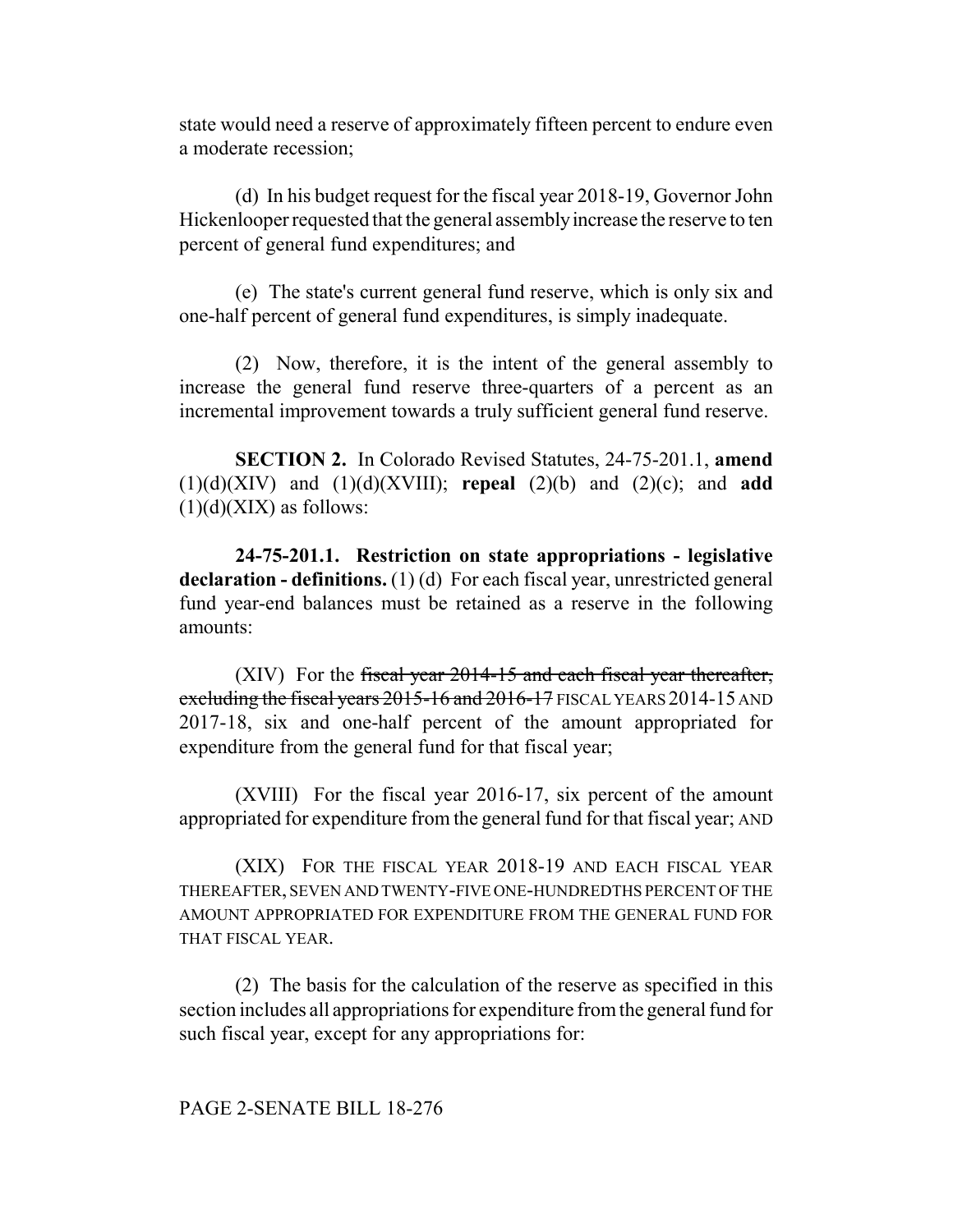(b) Rental and other payments under a lease-purchase agreement for real property authorized by the general assembly pursuant to section  $24-82-801(1)(a)$  included in a separate line item in the operating section of an annual general appropriation act or a supplemental appropriation act; and

(c) Moneys that are credited by the state controller from the general fund to the capital construction fund or to the principal of the controlled maintenance trust fund as set forth in section 24-30-1310.

**SECTION 3. Act subject to petition - effective date.** This act takes effect at 12:01 a.m. on the day following the expiration of the ninety-day period after final adjournment of the general assembly (August 8, 2018, if adjournment sine die is on May 9, 2018); except that, if a referendum petition is filed pursuant to section 1 (3) of article V of the state constitution against this act or an item, section, or part of this act within such period, then the act, item, section, or part will not take effect unless